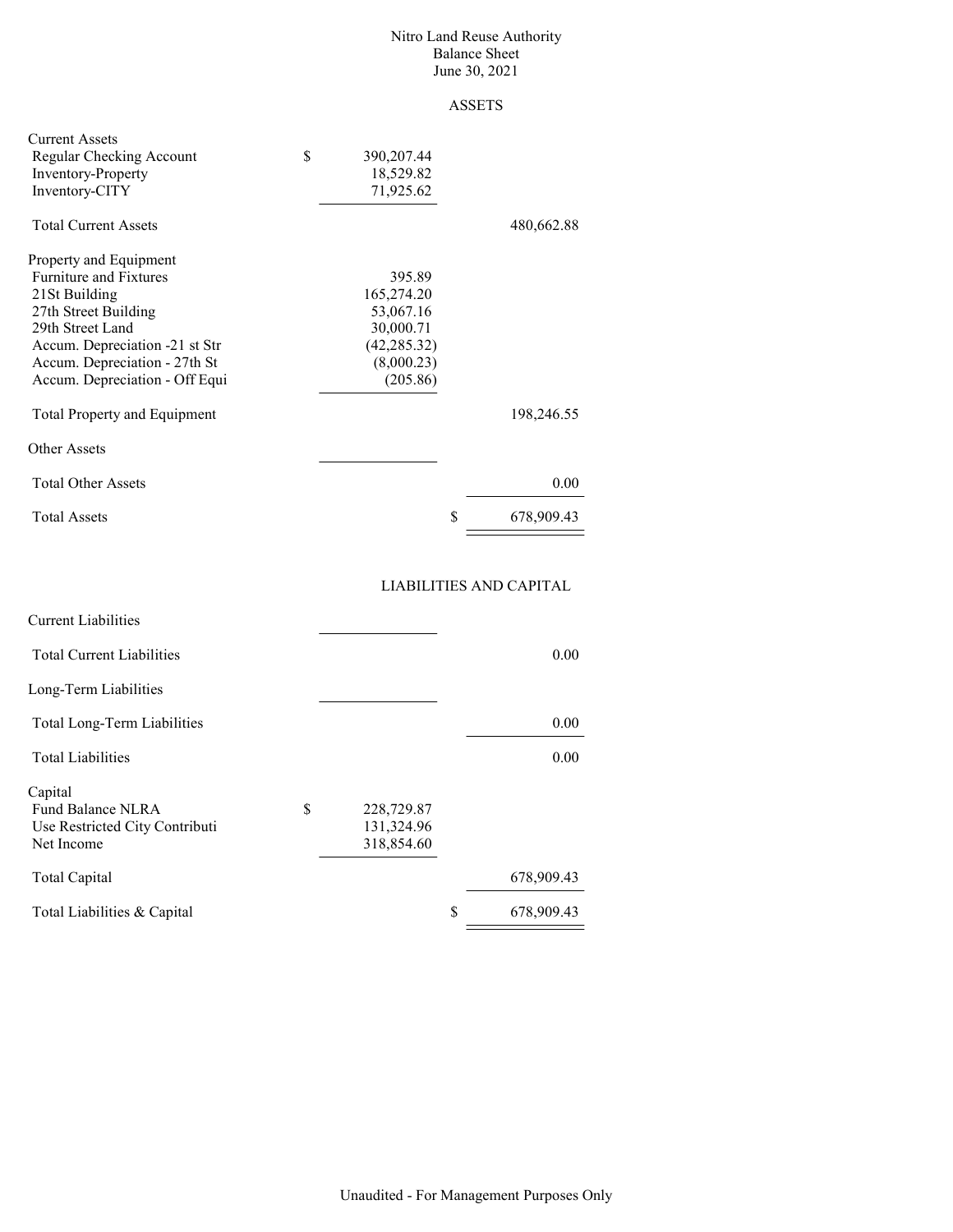### Nitro Land Reuse Authority Income Statement For the Twelve Months Ending June 30, 2021

|                              | <b>Current Month</b><br>This Year | Year to Date<br>Current | Year to Date LY<br>Last Year |   | <b>Budget YTD</b><br>This Year |
|------------------------------|-----------------------------------|-------------------------|------------------------------|---|--------------------------------|
| Revenues                     |                                   |                         |                              |   |                                |
| Sales-Rent                   | \$<br>4,565.00                    | \$<br>16,830.00         | \$<br>0.00                   | S | 14,000.00                      |
| Property Tax Reimbursement   | 0.00                              | 4,724.18                | 56.28                        |   | 0.00                           |
| Sales-Other                  | 0.00                              | 0.00                    | 0.00                         |   | 1,000.00                       |
| Contributions-From City      | 0.00                              | 364,312.36              | 0.00                         |   | 0.00                           |
| <b>Total Revenues</b>        | 4,565.00                          | 385,866.54              | 56.28                        |   | 15,000.00                      |
| Cost of Sales                |                                   |                         |                              |   |                                |
| Property Purchased           | 0.00                              | 26.00                   | 0.00                         |   | 150,000.00                     |
| Contributions to City        | 0.00                              | 47,407.78               | 0.00                         |   | 0.00                           |
| Cost of Sales-Other          | 2,500.00                          | 2,500.00                | 0.00                         |   | 0.00                           |
| <b>Property Taxes</b>        | 0.00                              | 242.11                  | 0.00                         |   | 0.00                           |
| <b>Total Cost of Sales</b>   | 2,500.00                          | 50,175.89               | 0.00                         |   | 150,000.00                     |
| Gross Profit                 | 2,065.00                          | 335,690.65              | 56.28                        |   | (135,000.00)                   |
| Expenses                     |                                   |                         |                              |   |                                |
| <b>Bank Charge Expense</b>   | 25.08                             | 474.67                  | 268.22                       |   | 0.00                           |
| Professional Services        | 0.00                              | 0.00                    | 0.00                         |   | 16,000.00                      |
| Insurance                    | 0.00                              | 0.00                    | 0.00                         |   | 3,000.00                       |
| Supplies Expense             | 0.00                              | 162.50                  | 274.65                       |   | 50.00                          |
| <b>Subscription Expense</b>  | 0.00                              | 259.35                  | 0.00                         |   | 0.00                           |
| Postage and Shipping Expense | 0.00                              | 0.00                    | 0.00                         |   | 1,500.00                       |
| Maintenance Expense          | 10,050.00                         | 10,050.00               | 3,800.00                     |   | 15,000.00                      |
| Demolition                   | 0.00                              | 0.00                    | 0.00                         |   | 15,000.00                      |
| Meetings Expense             | 0.00                              | 0.00                    | 32.09                        |   | 0.00                           |
| Wages Expense                | 0.00                              | 0.00                    | 0.00                         |   | 16,500.00                      |
| Website Hosting              | 47.50                             | 570.00                  | 0.00                         |   | 0.00                           |
| Utilities                    | 367.27                            | 5,319.53                | 198.00                       |   | 8,000.00                       |
| <b>Total Expenses</b>        | 10,489.85                         | 16,836.05               | 4,572.96                     |   | 75,050.00                      |
| Net Income                   | \$<br>(8,424.85)                  | \$<br>318,854.60        | \$<br>(4,516.68)             | S | (210,050.00)                   |
|                              |                                   |                         |                              |   |                                |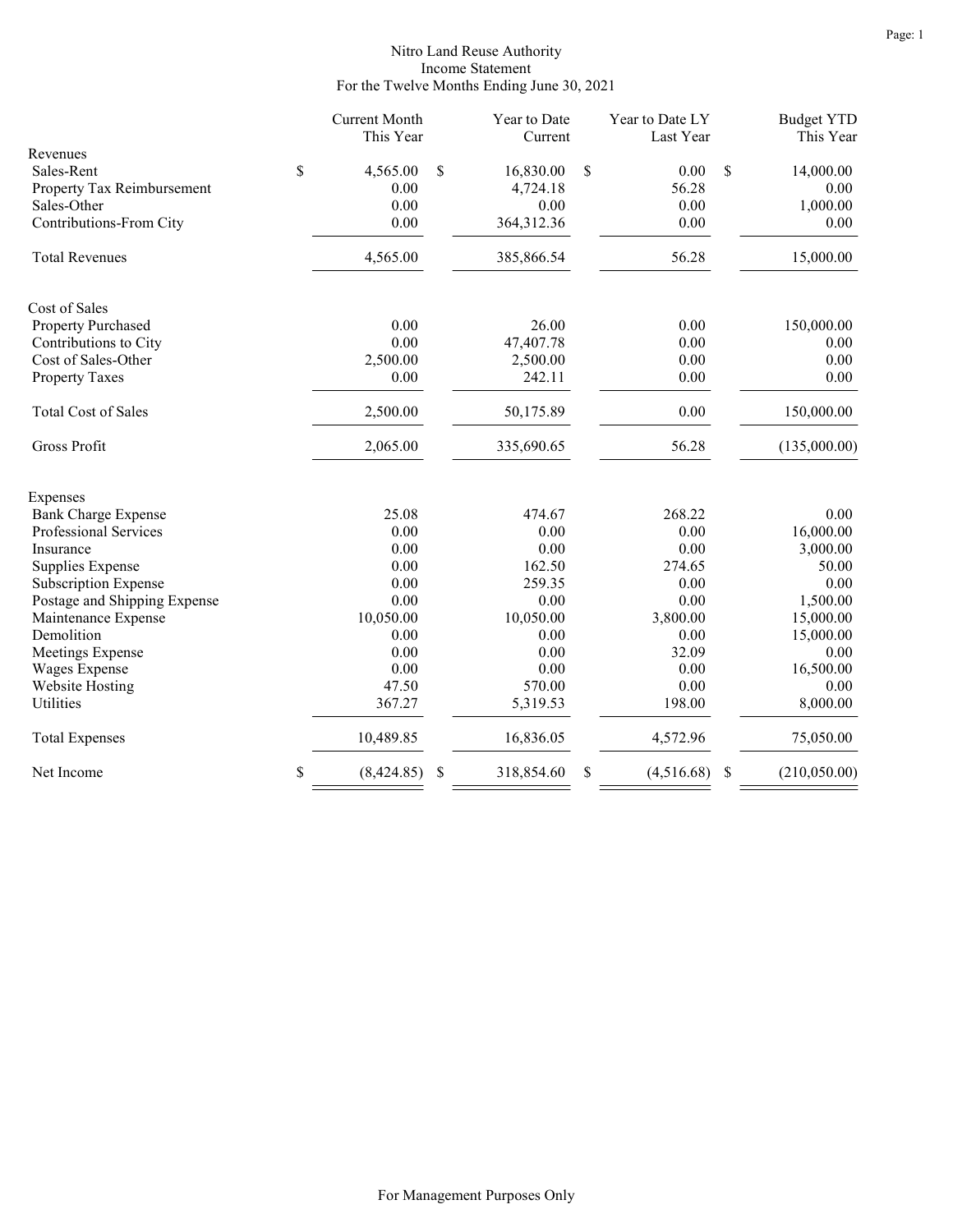# Nitro Land Reuse Authority Account Register For the Period From Jun 1, 2021 to Jun 30, 2021 10200 - Regular Checking Account

Filter Criteria includes: Report order is by Date.

| <b>Date</b> | <b>Trans No</b> | <b>Type</b> | <b>Trans Desc</b>                | <b>Deposit Amt</b> | <b>Withdrawal Amt</b> | <b>Balance</b> |
|-------------|-----------------|-------------|----------------------------------|--------------------|-----------------------|----------------|
|             |                 |             | <b>Beginning Balance</b>         |                    |                       | 398.632.29     |
| 6/3/21      | 1083            | Withdraw    | <b>GOLDMAN ASSOCIATE</b>         |                    | 2,500.00              | 396.132.29     |
| 6/3/21      | 1084            | Withdraw    | Tyler Mountain Water Co          |                    | 22.53                 | 396.109.76     |
| 6/4/21      | 060421          | Deposit     | <b>Pampered Poodle</b>           | 515.00             |                       | 396.624.76     |
|             |                 | Deposit     | <b>Various Customers</b>         | 250.00             |                       | 396,874.76     |
| 6/6/21      | 060621          | Deposit     | <b>Nitro Convention Visitors</b> | 600.00             |                       | 397.474.76     |
| 6/7/21      | 1085            | Withdraw    | Lumber Liquidators               |                    | 3,000.00              | 394,474.76     |
| 6/11/21     | 1086            | Withdraw    | <b>APPALACHIAN ELECTR</b>        |                    | 68.54                 | 394,406.22     |
| 6/11/21     | 1087            | Withdraw    | <b>SUDDENLINK</b>                |                    | 249.39                | 394,156.83     |
| 6/15/21     | 1088            | Withdraw    | Elevated Technology              |                    | 47.50                 | 394,109.33     |
| 6/17/21     | 061721          | Deposit     | <b>Various Customers</b>         | 3.200.00           |                       | 397.309.33     |
| 6/22/21     | 1089            | Withdraw    | Nitro Regional Wastewat          |                    | 26.81                 | 397,282.52     |
| 6/30/21     | 06/30/21        | Other       | Service Charge                   |                    | 25.08                 | 397, 257. 44   |
| 6/30/21     | 1090            | Withdraw    | L & P Construction               |                    | 7,050.00              | 390.207.44     |
|             |                 |             | <b>Total</b>                     | 4,565.00           | 12,989.85             |                |